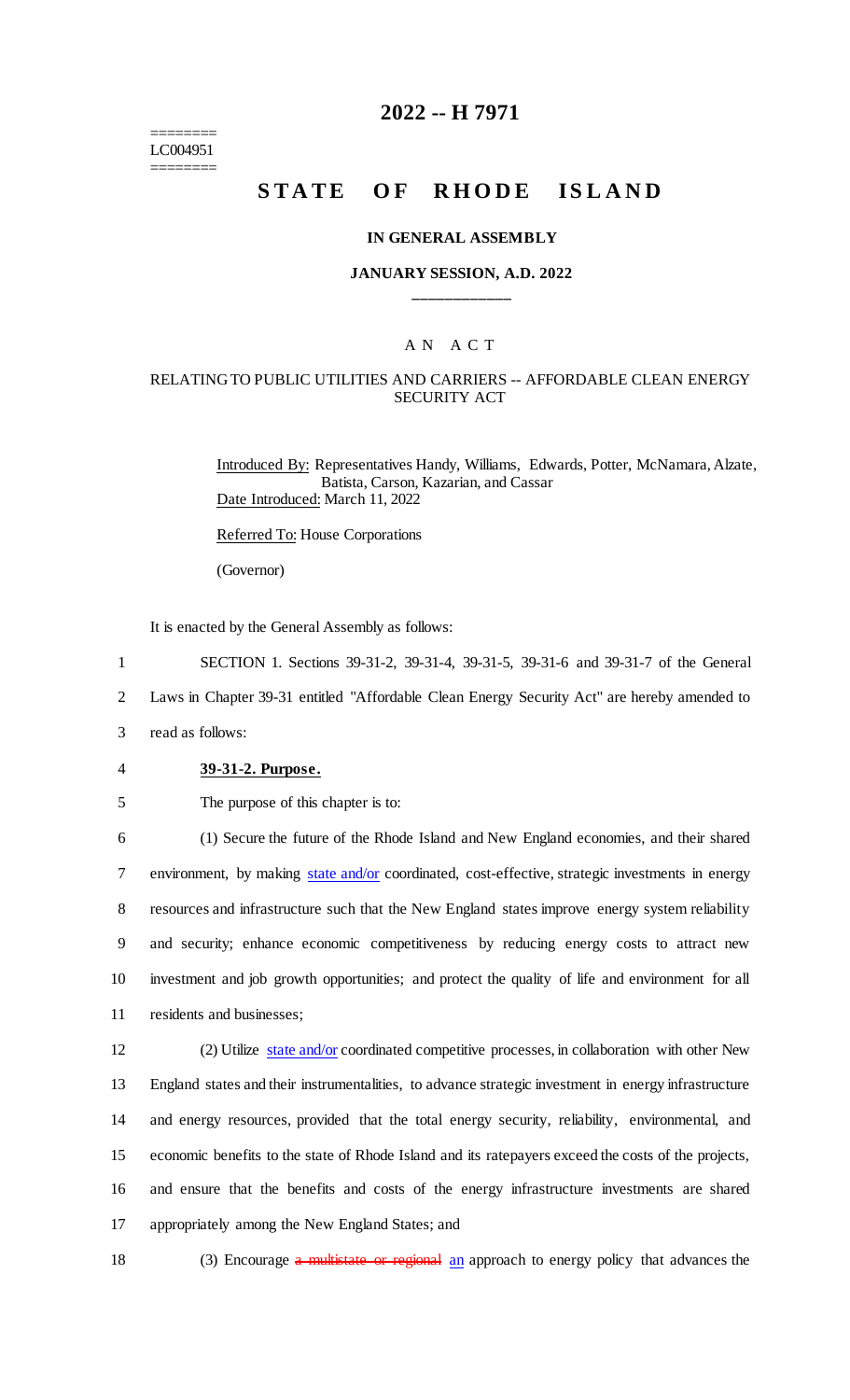1 objectives of achieving a reliable, clean-energy future that is consistent with meeting regional greenhouse gas reduction goals as established by chapter 6.2 of title 42 (the "2021 act on climate") at reasonable cost to ratepayers.

### **39-31-4. Regional energy planning.**

 (a) Consistent with the purposes of this chapter, and utilizing regional stakeholder processes where appropriate, the office of energy resources, in consultation and coordination with 7 the division of public utilities and carriers, and the public utility company that provides electric 8 distribution as defined in § 39-1-2(a)(12) as well as natural gas as defined in § 39-1-2(a)(17), the 9 New England States Committee on Electricity (NESCOE), ISO New England, Inc., and the other 10 New England states is authorized to:

11 (1) Participate in the development and issuance of state, regional or multistate competitive solicitation(s) for the development and construction of regional electric-transmission projects that would allow for the reliable transmission of large- or small-scale domestic or international hydroelectric power to New England load centers that will benefit the state of Rhode Island and its ratepayers, and such solicitations may be issued by the New England States Committee on Electricity or the electric or natural gas distribution company to further the purposes of this chapter; (2) Participate in the development and issuance of state,regional or multistate competitive solicitation(s) for the development and construction of regional electric-transmission projects that 19 would allow for the reliable transmission of eligible renewable energy resources, including offshore 20 wind as defined by  $\S 39-26-5(a)$ , to New England load centers that will benefit the state of Rhode Island and its ratepayers, and the solicitations may be issued by the New England States Committee on Electricity or the electric or natural gas distribution company to further the purposes of this chapter; and

 (3) Participate in the development and issuance of regional or multistate competitive solicitation(s) for the development and construction of regional natural-gas-pipeline infrastructure and capacity that will benefit the state of Rhode Island and its ratepayers by strengthening energy system reliability and security and, in doing so, potentially mitigate energy price volatility that threatens the economic vitality and competitiveness of Rhode Island residents and businesses. The solicitations may be issued by the New England States Committee on Electricity or the electric or natural gas distribution company to further the purposes of this chapter; and the solicitations may request proposals that are priced in increments to allow for the evaluation of project costs and benefits associated with adding various levels of additional, natural gas pipeline capacity into New England and assist with the optimization of energy system reliability, economic, and other benefits consistent with the purposes of this chapter.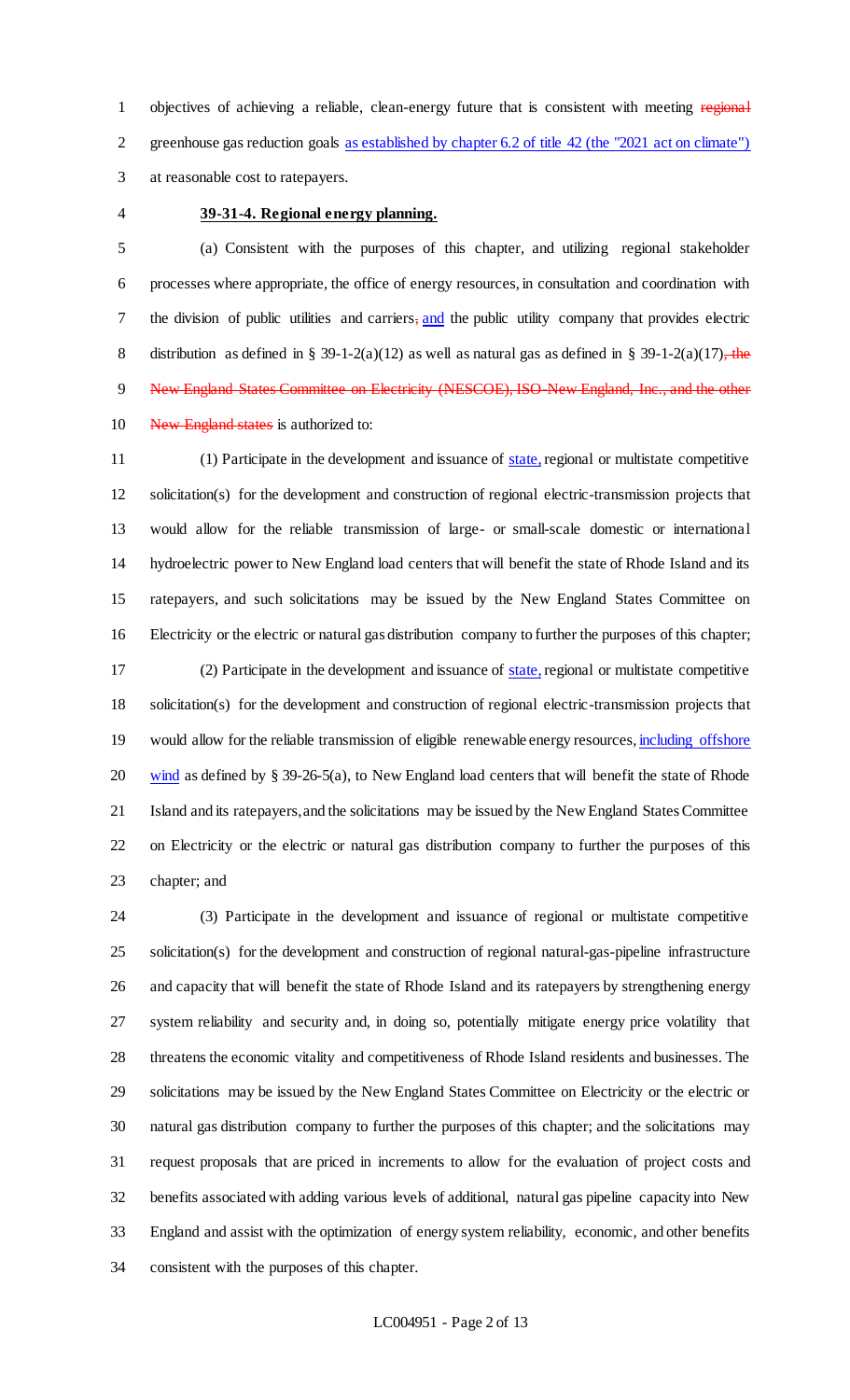(4) As part of any such state, regional or multistate competitive solicitation processes conducted pursuant to this chapter, the office of energy resources shall work jointly with the division of public utilities and carriers, and with the electric distribution company as appropriate, to identify incremental, natural-gas-pipeline infrastructure and capacity and/or electric- transmission projects that optimize energy reliability, economic, environmental, and ratepayer impacts for Rhode Island, consistent with the legislative findings and purpose of this chapter. The office of energy resources and division of public utilities and carriers shall be authorized to utilize 8 expert consultants, as needed, to assist in any state, regional, multistate, or state-level determination related to the procurement activities identified in § 39-31-5.

 (b) Prior to any binding commitments being made by any agencies of the state, the electric distribution company, or any other entity that would result in costs being incurred directly, or indirectly, by Rhode Island electric and/or gas consumers through distribution or commodity rates, the office of energy resources and division of public utilities and carriers shall jointly file any energy infrastructure project recommendation(s) with the public utilities commission and may make such filing jointly with the electric or natural gas distribution company as appropriate. The public utilities commission shall consider any such recommendation(s) as specified under § 39-31- 7.

 (c) A copy of the filing made under subsection (b) of this section shall be provided to the governor, the president of the senate, the speaker of the house, the department of environmental management, and the commerce corporation.

 (d) The electric distribution company shall be provided with a copy of any filing made under this section at least ten (10) business days in advance of its filing with the public utilities commission and the electric or gas distribution utility may file separate comments when the filing is made.

 (e) As part of any office of energy resources and division of public utilities and carriers filing made pursuant to this chapter, the agencies shall identify the expected energy reliability, energy security, and ratepayer impacts that are expected to result from commitments being made in connection with the proposed project(s).

 (f) The office of energy resources and division of public utilities and carriers reserve the 30 right to determine that energy infrastructure projects submitted in any state, regional or multistate competitive solicitation process are not in Rhode Island's energy reliability, energy security, and/or ratepayer interests, and shall make such findings available to the governor, the president of the senate, and the speaker of the house. The electric or gas distribution utility may attach a separate opinion to those findings, at its election.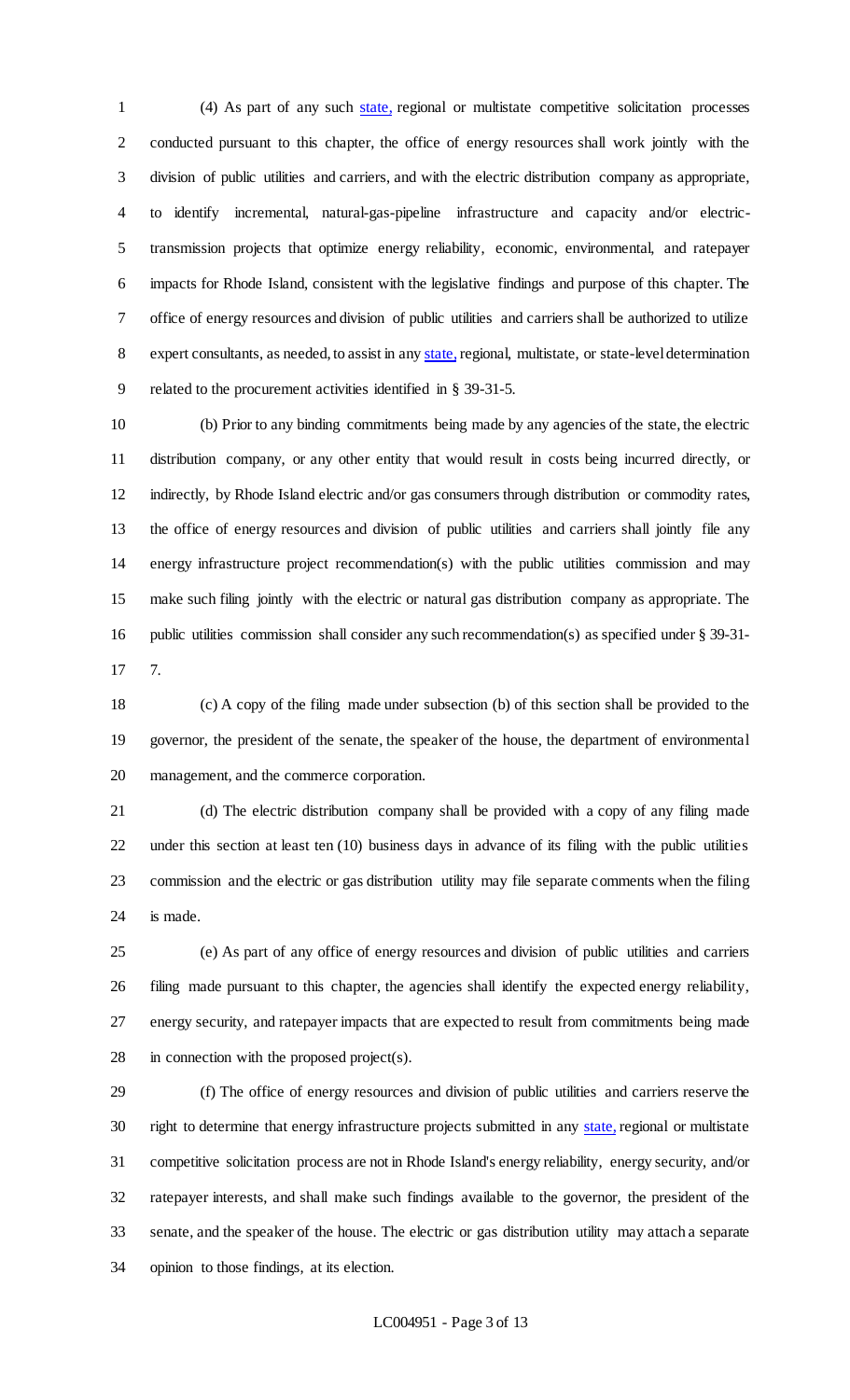### **39-31-5. Regional energy procurement State and regional energy procurement.**

 (a) Consistent with the purposes of this chapter, the public utility company that provides electric distribution as defined in § 39-1-2(a)(12), as well as natural gas as defined in § 39-1- 2(a)(17), in consultation with the office of energy resources and the division of public utilities and 5 carriers is authorized to voluntarily participate in state, multistate or regional efforts to:

 (1) Procure domestic or international large- or small-scale hydroelectric power and eligible renewable energy resources, including wind, as defined by § 39-26-5(a), on behalf of electric ratepayers; provided, however, that large-scale hydroelectric power shall not be eligible under the renewable energy standard established by chapter 26 of this title;

 (2) Procure incremental, natural-gas-pipeline infrastructure and capacity into New England to help strengthen energy system reliability and facilitate the economic interests of the state and its ratepayers;

 (3) Support the development and filing of necessary tariffs and other appropriate cost- recovery mechanisms, as proposed by the office of energy resources or the division of public utilities and carriers, that allocate the costs of new, electric-transmission and natural-gas-pipeline infrastructure and capacity projects selected pursuant to the provisions of this chapter to ratepayers, such that costs are shared among participating states in an equitable manner; and

 (4) To the extent that the public utility company that provides electric distribution as defined in § 39-1-2(a)(12), as well as natural gas as defined in § 39-1-2(a)(17), pursues the objectives identified above, the public utility company shall utilize all appropriate, competitive processes, and maintain compliance with applicable federal and state siting laws.

(b) Any procurement authorized under this section shall be commercially reasonable.

## **39-31-6. Utility filings with the public utilities commission.**

 (a) Pursuant to the procurement activities in § 39-31-5, the public utility company that 25 provides electric distribution as defined in  $\S 39-1-2(a)(12)$ , as well the public utilities that distribute natural gas as provided by § 39-1-2(a)(20), are authorized to voluntarily file proposals with the public utilities commission for approval to implement these policies and achieve the purposes of this chapter. The company's proposals may include, but are not limited to the, following authorizations:

 (1) Subject to review and approval of the commission, to enter into long-term contracts through appropriate competitive processes for large- or small-scale hydroelectric power and/or renewable energy resources that are eligible under the renewable energy standard established by chapter 26 of this title; provided, however, that large-scale hydroelectric power shall not be eligible under the renewable energy standard established by chapter 26 of this title, and provided that: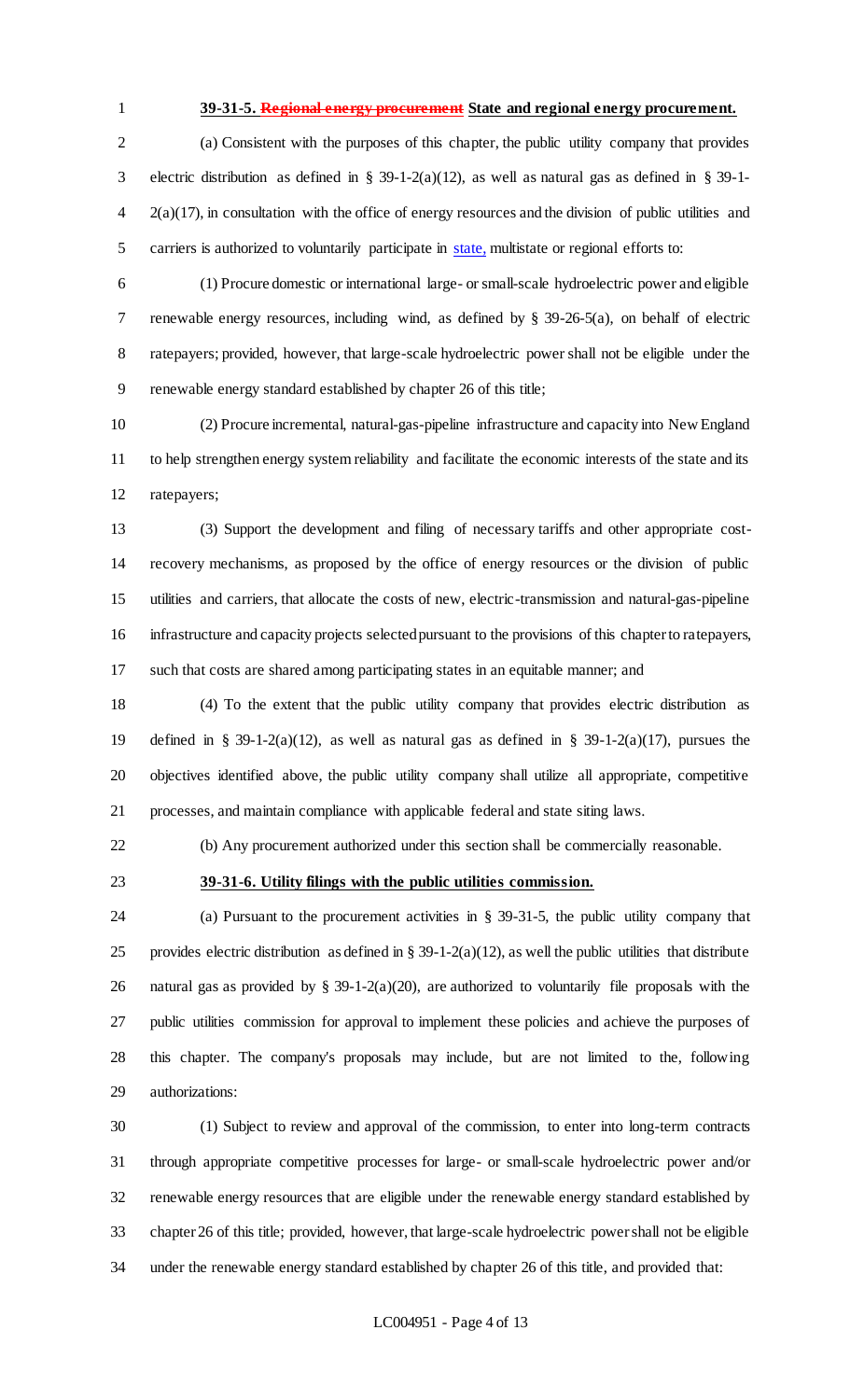(i) The electric distribution company may, subject to review and approval of the commission, select a reasonable, open, and competitive method of soliciting proposals from renewable energy developers, including domestic or international large- or small-scale hydroelectric power, that may include public solicitations and individual negotiations.

 (ii) The solicitation process shall permit a reasonable amount of negotiating discretion for the parties to engage in arms-length negotiations over final contract terms.

 (iii) Each long-term contract entered into pursuant to this section shall contain a condition that it shall not be effective without commission review and approval.

 (iv) The electric distribution company shall file the contract(s), along with a justification for its decision, within a reasonable time after it has executed the contract following a solicitation or negotiation. The electric distribution company shall also file tariffs with the commission for commission review and approval that net the cost of payments made to projects under the long-13 term contracts against the proceeds obtained from bid fees and the sale of energy, capacity, RECs, or other attributes. The difference shall be credited or charged to all distribution customers through a uniform fully reconciling annual factor in distribution rates, subject to review and approval of the commission. Nothing herein is intended to prohibit the commission from allowing the electric distribution company to use the energy, capacity, and other attributes purchased for resale to customers; and/or to use the NE-GIS certificates for purposes of meeting the obligations set forth 19 in chapter 26 of title 39 ("renewable energy standard").

 (v) Subject to review and approval of the public utilities commission, to enter into long- term contracts for natural-gas-pipeline infrastructure and capacity that are commercially reasonable and advance the purposes of this chapter at levels beyond those commitments necessary to serve local gas distribution customers, and may do so either directly, or in coordination with, other New England states and instrumentalities; utilities; generators; or other appropriate contracting parties.

 (vi) The commission shall accept public comment on any contracts filed by the distribution utility, as authorized under this section, for a period no less than thirty (30) days.

 (A) During this public comment period, the contracts shall be reviewed by the following state agencies, which shall provide advisory opinions to the public utilities commission on the topics specified, and the public utilities commission shall give due consideration to the advisory opinions filed:

 (I) The department of environmental management (DEM) shall provide an advisory opinion on the expected greenhouse gas emissions and statewide environmental impacts resulting from the proposed contract(s), including a determination as to whether the proposed project(s) 34 advance the goals of chapter 6.2 of title 42 (the "2021 act on climate").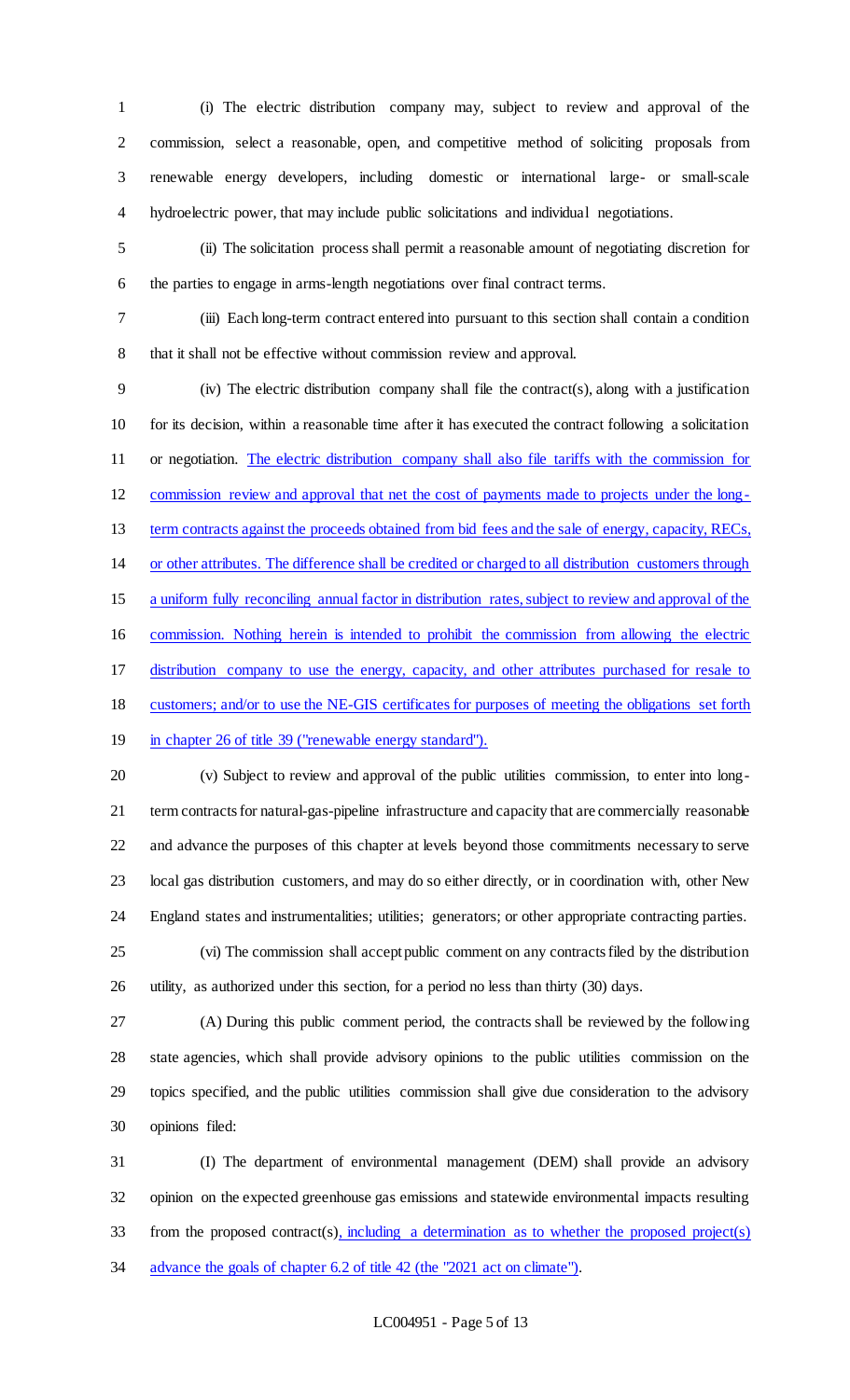- (II) The commerce corporation shall provide an advisory opinion on the expected statewide economic impacts resulting from the proposed contract(s).
- (III) The office of energy resources shall provide an advisory opinion on the expected energy security, reliability, environmental, and economic impacts resulting from the contract(s).
- (B) The commission shall notify the aforementioned agencies upon the filing of any contract filed by the distribution utility pursuant to this chapter, and notify them of any related hearings and/or proceedings.
- 8 (C) Advisory opinions issued by agencies designated under subsection  $(a)(1)(vi)(A)$  of this section shall not be considered as final decisions of the agencies making the opinions, and shall not be subject to judicial review under § 42-35-15, or any other provision of the general laws.
- 11 (vii) The commission  $\frac{1}{2}$  approve the contract(s) if it determines that:
- (A) The contract is commercially reasonable;
- (B) The requirements for the solicitation have been met;
- 14 (C) The contract is consistent with achievement of the region's state's, greenhouse gas 15 reduction targets as specified in chapter 6.2 of title 42 (the "2021 act on climate"); and
- (D) The contract is consistent with the purposes of this chapter.
- (viii) Participate in a multistate or regional sharing of costs through the Federal Energy Regulatory Commission-approved tariffs for the costs of electric transmission and natural-gas-pipeline infrastructure projects pursued under this chapter.
- (b) The commission shall hold evidentiary hearings and public hearings to review any contract filing that may be made pursuant to this section and issue a written order approving or rejecting the contract within one hundred twenty (120) days of the filing; in rejecting a contract, the commission may advise the parties of the reason for the contract being rejected and provide an option for the parties to attempt to address the reasons for rejection in a revised contract within a specified period not to exceed ninety (90) days.
- 

## **39-31-7. Duties of the commission.**

27 (a) The commission  $\frac{1}{2}$  approve any proposals made by the electric and gas distribution company that are commercially reasonable and advance the purposes of this chapter. The commission's authority shall include, without limitation, the authority to:

 (1) Approve long-term contracts entered into pursuant to the goals and provisions of this chapter for large- or small-scale hydroelectric power and renewable energy resources that are eligible under the renewable energy standard established by chapter 26 of this title; provided, however, that large-scale hydroelectric power shall not be eligible under the renewable energy standard established by chapter 26 of this title;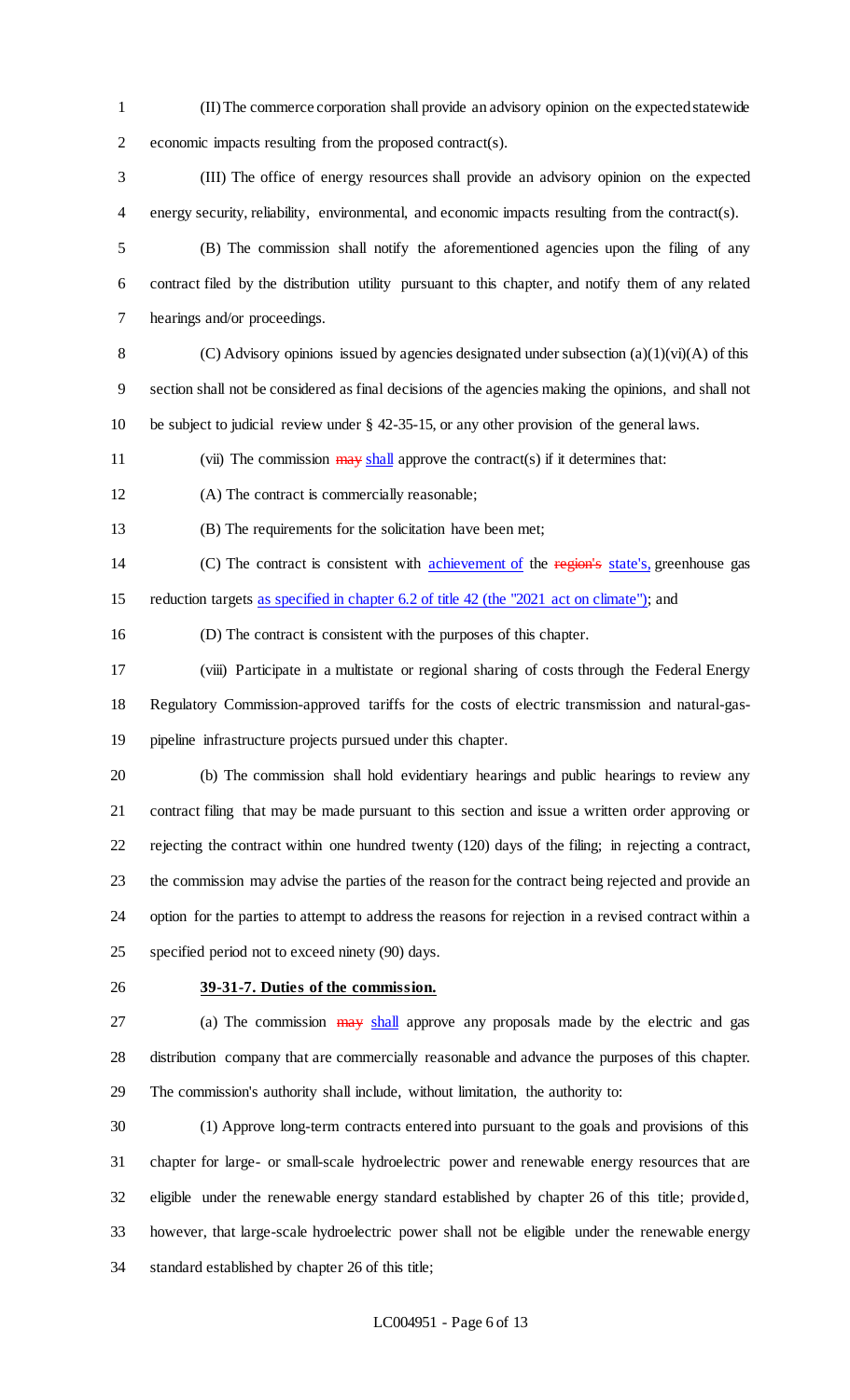(2) Approve long-term contracts for natural-gas-pipeline infrastructure and capacity consistent with the purposes of this chapter;

 (3) Approve rate-recovery mechanisms proposed by the electric and gas distribution companies relating to costs incurred under this chapter by the electric and gas distribution company that facilitate the multistate or regional sharing of costs necessary to implement electric transmission and natural-gas-pipeline infrastructure projects pursued under this chapter, including any costs incurred through the Federal Energy Regulatory Commission approved tariffs related to such multistate or regional energy infrastructure procurements;

 (4) Address any proposed changes to standard-offer procurements, standard-offer pricing, and retail-choice rules;

 (5) Provide for the recovery of reasonable net costs from all distribution customers incurred by the electric and gas distribution company in furtherance of the purposes of this chapter that may 13 include, but are not limited to, costs to solicit, evaluate, and seek approval of such contracts as well as net costs incurred under any contracts approved by the commission under this section, as well as the financial remuneration and incentives specified in § 39-31-11, and costs associated with the management of incremental capacity resulting from interstate gas-pipeline-expansion projects pursued pursuant to this chapter and costs associated with investments in local gas-distribution-network assets necessary to implement such interstate gas-pipeline-expansion projects;

 (6) Approve cost allocation proposals filed by the gas distribution company and/or the 20 electric distribution company that appropriately allocate offshore wind costs incurred under § 39-21 31-10, natural gas infrastructure and capacity costs incurred under § 39-31-6 between electric and gas distribution customers of the electric and gas distribution company in a manner proportional to the energy benefits accrued by Rhode Island's gas and electric customers from making such investments. In making its determination, the commission shall consider projected reductions in regional, wholesale electric prices as a benefit that accrues to electric ratepayers. The allocation of costs shall include all distribution customers, regardless from whom they are purchasing their commodity service; and

 (7) Approve any other proposed regulatory or ratemaking changes that reasonably advance the goals set forth herein.

 (b) The grant of authorizations under this chapter shall not be construed as creating a mandate or obligation on the part of the electric and gas distribution company to enter into any contracts or file any proposals pursuant to this chapter.

 (c) The public utilities commission shall docket any proposals made by the office of energy resources and division of public utilities and carriers pursuant to § 39-31-4. Docket materials shall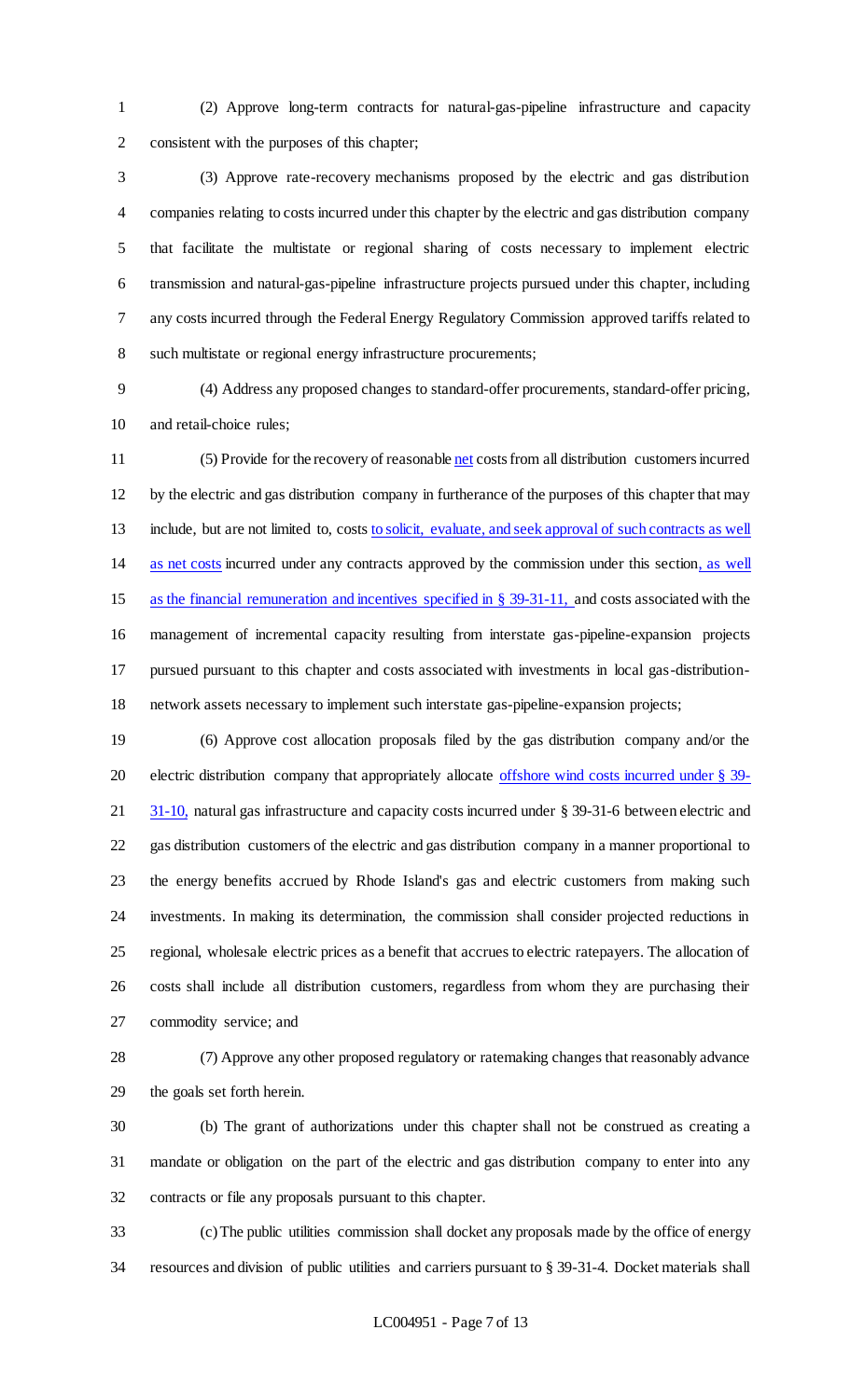be posted and maintained on the commission's website. The commission shall conduct proceedings, as provided below, solely for the purpose of determining whether the proposed infrastructure projects, if implemented, are in the public interest and no commitments shall be valid or authorized without such finding being made by the commission. The validity and approval of any commitments made by the electric or gas distribution company in furtherance of the purposes of this chapter shall be separate and subject to § 39-31-5. The docket opened pursuant to this subsection shall proceed as follows:

 (1) The following state agencies shall provide advisory opinions to the commission on the topics specified below within sixty (60) days from the docketing date:

 (i) The department of environmental management (DEM) shall provide an advisory opinion on the expected greenhouse gas emissions and statewide environmental impacts resulting from the proposed project(s), including a determination as to whether the proposed project(s) 13 advance the goals of chapter 6.2 of title 42 (the "2021 act on climate").

 (ii) The commerce corporation shall provide an advisory opinion on the expected statewide economic impacts resulting from the proposed project(s).

 (2) The commission shall notify the aforementioned agencies upon the filing of any proposal made under this section, and notify them of any related hearings and/or proceedings.

 (3) Advisory opinions issued by agencies designated under subsection (c)(1) of this section shall not be considered as final decisions of the agencies making the opinions and shall not be subject to judicial review under § 42-35-15 or any other provision of the general laws.

 (4) Upon completion of the sixty-day (60) advisory-opinion period, the commission shall provide for a thirty-day (30) public comment period on any energy infrastructure project(s) selected pursuant to this chapter and hold evidentiary hearings. In addition to evidentiary hearings, the commission shall also hold at least one public hearing to accept public comment on the proposal(s) prior to an open meeting held pursuant to this section.

 (5) The commission shall hold an open meeting no later than one hundred twenty (120) days from the date of filing by the office of energy resources and division of public utilities and carriers and shall certify that the proposed project(s) are in the public interest if, in the commission's determination, and in consideration of filed advisory opinions and the opinion of the electric or gas distribution utility, the proposed infrastructure project(s):

(i) Are consistent with the findings and purposes of this chapter;

 (ii) Will benefit Rhode Island by improving local and regional energy system reliability and security;

(iii) Will benefit Rhode Island ratepayers by offering the potential for reduced energy price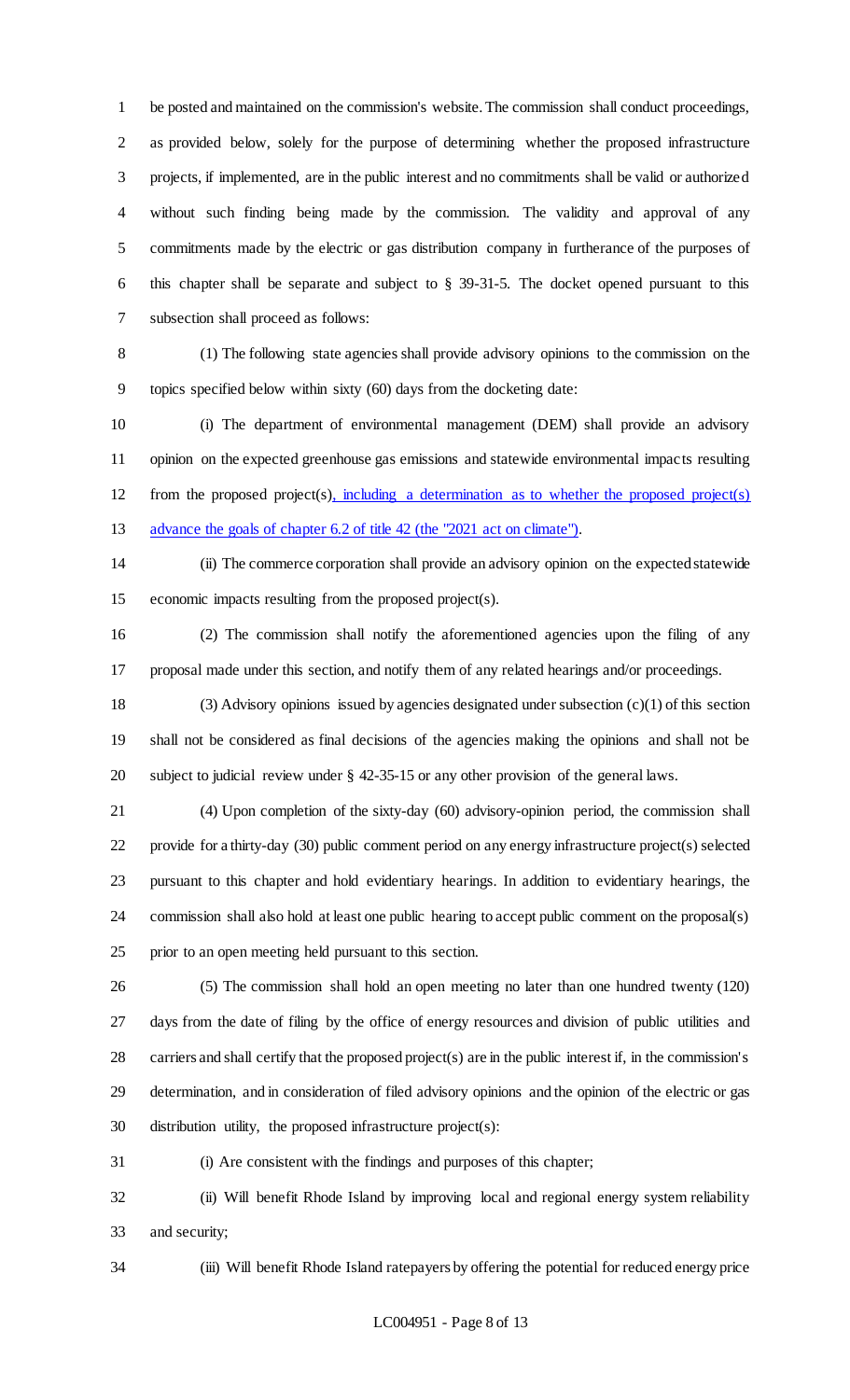volatility and reduction of energy supply costs in the context of an integrated regional energy system;

 (iv) Will not cause unacceptable harm to the environment and are consistent with the 4 region's greenhouse gas reduction goals established in chapter 6.2 of title 42 (the "2021 act on climate"); and

(v) Will enhance the economic fabric of the state.

 (6) The commission shall issue a written determination of its findings within ten (10) business days of its open-meeting decision and provide copies of that determination, along with copies of all advisory opinions, public comment, and any other materials deemed relevant to the commission determination, to the governor, the president of the senate, the speaker of the house, the commissioner of the office of energy resources, and the administrator of the division of public utilities and carriers.

 (d) A determination issued by the commission shall constitute the sole, final, binding, and determinative regulatory decision within the state for the purpose of authorizing the state to support a proposed, regional energy-infrastructure project(s) that is funded through the Federal Energy Regulatory Commission approved tariffs on a regional and/or multistate basis pursuant to this chapter. Appeals shall be governed by § 39-5-1.

 (e) Upon issuance of a written determination by the commission finding that the proposed project(s) is in the public interest, the office of energy resources and division of public utilities and 20 carriers shall, on behalf of the state, be authorized to support any state, regional and/or multistate process necessary to implement the project(s), including, without limitation, supporting any necessary and related Federal Energy Regulatory Commission filings; provided, however, that any commitments made by the electric or gas distribution company to implement the proposals remain voluntary and subject to § 39-31-5.

 (f) Nothing in this section shall be construed to preclude the electric or gas distribution company from making a filing under § 39-31-6, simultaneous with a filing under this section by the office of energy resources and the division of public utilities and carriers, in which case the filings made under §§ 39-31-6 and 39-31-7 shall be consolidated.

 SECTION 2. Section 39-26.1-4 of the General Laws in Chapter 39-26.1 entitled "Long-Term Contracting Standard for Renewable Energy" is hereby amended to read as follows:

**39-26.1-4. Financial remuneration and incentives.**

 In order to achieve the purposes of this chapter, electric distribution companies shall be entitled to financial remuneration and incentives for long-term contracts for newly developed renewable energy resources, which are over and above the base rate revenue requirement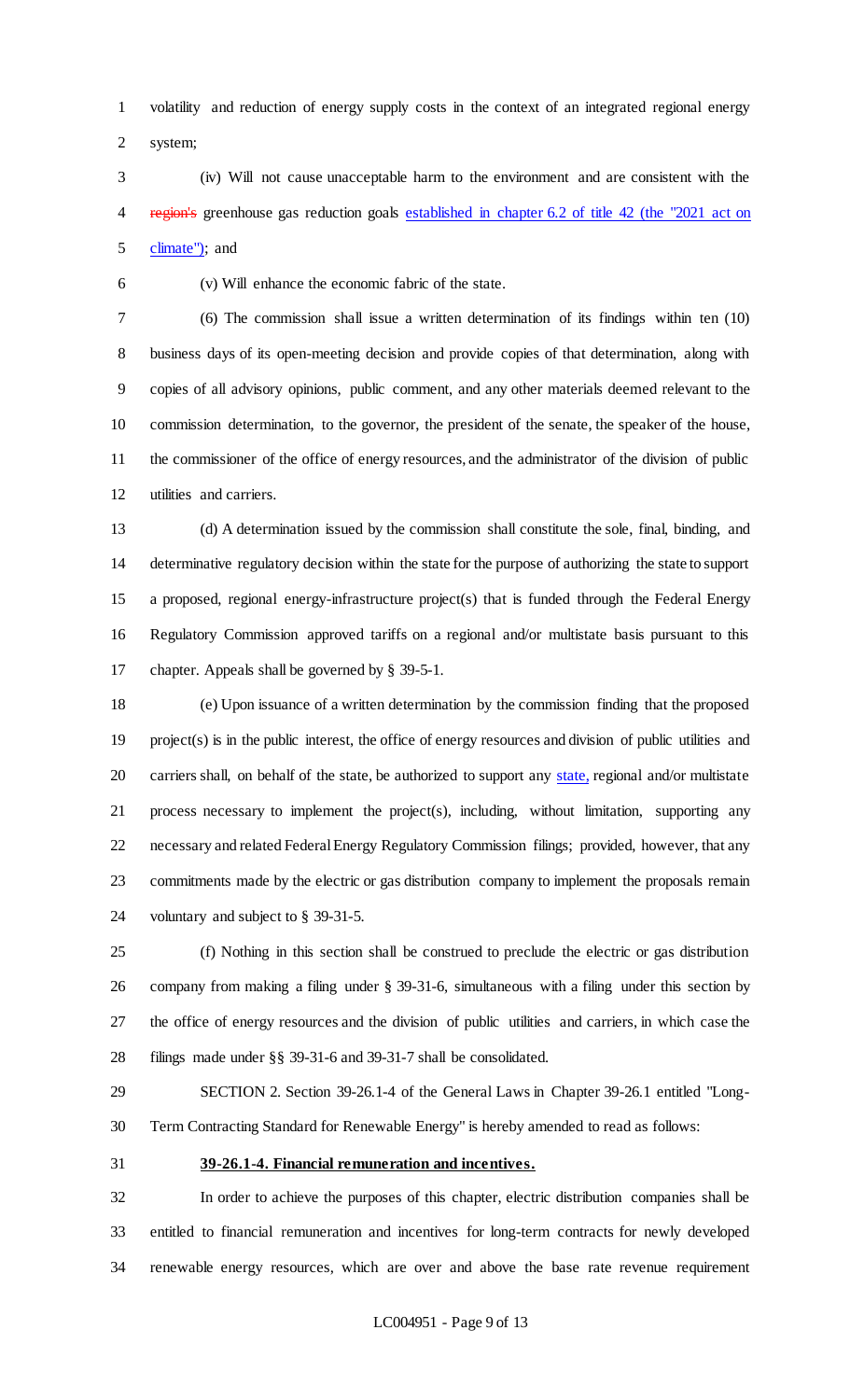established in its cost of service for distribution ratemaking. Such remuneration and incentives shall compensate the electric distribution company for accepting the financial obligation of the long- term contracts. The financial remuneration and incentives described in this section shall apply only 4 to long-term contracts for newly developed renewable energy resources. For long-term contracts 5 approved pursuant to this chapter before January 1, 2022, the The financial remuneration and incentives shall be in the form of annual compensation, equal to two and three quarters percent (2.75%) of the actual annual payments made under the contracts for those projects that are commercially operating, unless determined otherwise by the commission at the time of approval. For long-term contracts approved pursuant to this chapter on or after January 1, 2022, including contracts above the minimum long-term contract capacity, the financial remuneration and 11 incentives shall be in the form of annual compensation equal to two percent (2.0%) of the actual annual payments made under the contracts for those projects that are commercially operating. For 13 all long-term contracts approved pursuant to this chapter on or after January 1, 2027, financial remuneration and incentives shall not be applied, unless otherwise granted by the commission. For any calendar year in which the electric distribution company's actual return on equity exceeds the return on equity allowed by the commission in the electric distribution company's last general rate case, the commission shall have the authority to adjust any or all remuneration paid to the electric distribution company pursuant to this section in order to assure that such remuneration does not 19 result in or contribute toward the electric distribution company earning above its allowed return for such calendar year. SECTION 3. Chapter 39-31 of the General Laws entitled "Affordable Clean Energy Security Act" is hereby amended by adding thereto the following sections: **39-31-10. Offshore Wind Procurement.** 24 The electric distribution company is hereby authorized and required to issue a request for 25 proposals for up to approximately six hundred megawatts (600 MW) of newly-developed offshore 26 wind capacity no later than August 15, 2022. The electric distribution company shall develop the request for proposals in consultation with the Rhode Island office of energy resources and the 28 Rhode Island division of public utilities and carriers. Review of any proposed contract(s) resulting 29 from this procurement shall be conducted by the commission consistent with the requirements of

- this chapter. The request for proposals shall require all bidders to provide, at a minimum,
- information on potential environmental impacts through the submittal of an environmental and
- fisheries mitigation plan, which shall include site and environmental data transparency
- requirements; a site layout plan and maps that illustrate the location of all on-shore and offshore
- equipment and facilities and clearly delineates the perimeter of the area in which offshore wind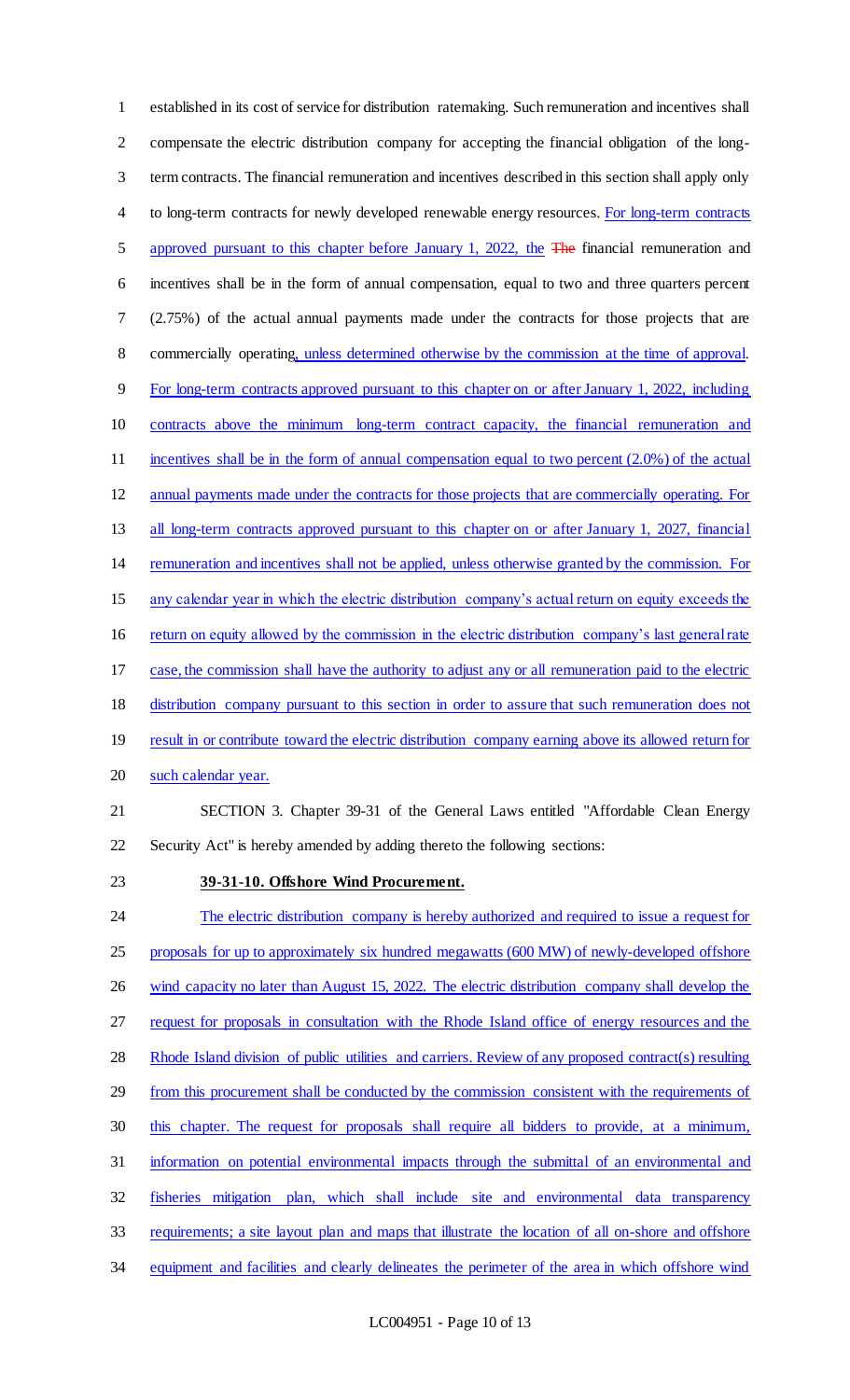turbines will be placed; annualized estimates for all economic benefits, including the specific in- state expenditures and employment proposed during the development, construction and operation 3 and maintenance phases of the project; a diversity, equity and inclusion plan that, at a minimum, provides the bidder's proposed strategy to enable access to employment and vendor opportunities for historically marginalized communities; identification of Rhode Island vendors and other domestic offshore wind supply chain opportunities associated with the project; and a plan outlining the bidder's intentions with respect to the negotiation of a project labor agreement(s) to cover construction activities on a proposed project. This information shall be incorporated in the procurement's evaluation and scoring criteria. **39-31-11. Financial remuneration and incentives.**

- In order to achieve the purposes of this chapter, electric distribution companies shall be entitled to financial remuneration and incentives for long-term contracts for newly developed renewable energy resources, which are over and above the base rate revenue requirement established in its cost of service for distribution ratemaking. Such remuneration and incentives shall compensate the electric distribution company for accepting the financial obligation of the long- term contracts. For long-term contracts approved pursuant to this chapter on or after January 1, 2022, the financial remuneration and incentives shall be in the form of annual compensation equal 18 to two percent (2.0%) of the actual annual payments made under the contracts for those projects 19 that are commercially operating. For long-term contracts approved pursuant to this chapter on or after January 1, 2027, financial remuneration and incentives shall not be applied, unless otherwise granted by the commission. For any calendar year in which the electric distribution company's actual return on equity exceeds the return on equity allowed by the commission in the electric 23 distribution company's last general rate case, the commission shall have the authority to adjust any 24 or all remuneration paid to the electric distribution company pursuant to this section in order to assure that such remuneration does not result in or contribute toward the electric distribution 26 company earning above its allowed return for such calendar year.
- **39-31-12. Bid fees.**

28 Bidders submitting project proposals responsive to any competitive procurements issued pursuant to this chapter may be charged bid fees by the electric distribution company to pay for all reasonable costs of consultants and counsel that may be hired by the Rhode Island office of energy resources, the division of public utilities and carriers, the commerce corporation, and/or the department of environmental management to meet the requirements of this chapter, up to a cap of two hundred thousand dollars (\$200,000) per agency. Any bid fees collected by the electric distribution company for purposes of implementing this subsection must be specified in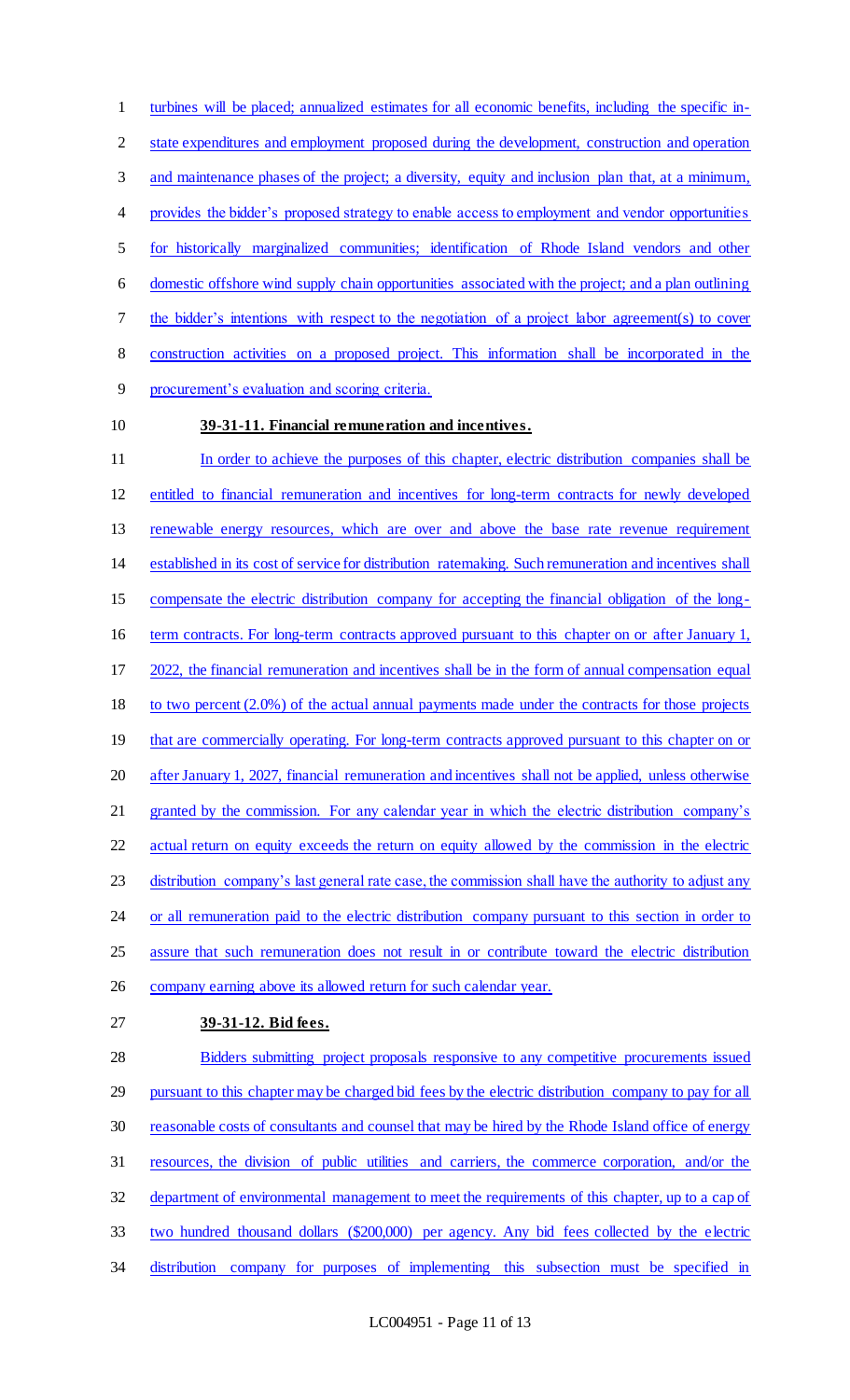- 1 procurement documents. The electric distribution company shall be required to transfer to each
- 2 agency any invoiced funds within thirty (30) days of invoice receipt.
- 3 SECTION 4. This act shall take effect upon passage, except as otherwise provided within

4 the statute.

======== LC004951 ========